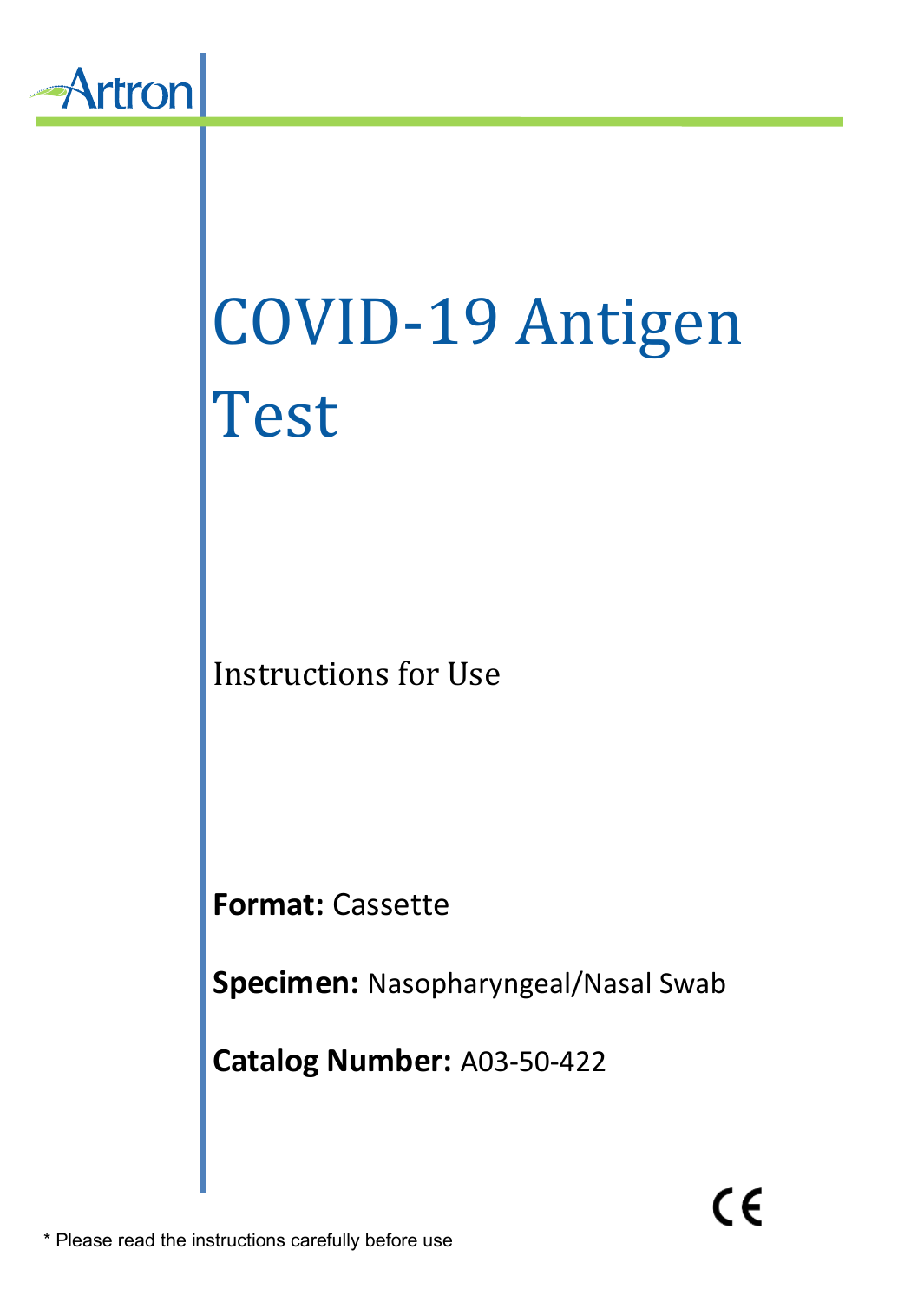## **INTENDEDUSE**

Artron COVID-19 Antigen Test is a rapid and convenient immunochromatographic assay for the qualitative detection of COVID-19 antigen (viral nucleoprotein) from nasopharyngeal/nasal swab obtained from patient with signs and symptoms of respiratory infection. This test is for administration by healthcare workers and labs only, as an aid to early diagnosis of SARS-CoV-2 infection in patient with clinical symptoms of SARS-CoV-2 infection. It provides only an initial screening test result. This product is strictly for medical professional use only and not intended for personal use. The result of this test should not be the sole basis for the diagnosis and the test results should be confirmed by Real-Time Reverse Transcriptase (RT)-PCR Diagnostic kit. The test is intended for professional and laboratory use.

## **SUMMARY AND PRINCIPLE OF THE ASSAY**

Severe acute respiratory syndrome coronavirus 2 (SARS-COV-2) is the virus strain that caused an outbreak of a novel coronavirus disease (COVID-19), which has subsequently affected countries and regions worldwide. Severe disease onset might result in death due to massive alveolar damage and progressive respiratory failure. On March 11, 2020, the World Health Organization (WHO) has declared the global outbreak of COVID-19 a pandemic associated with substantial morbidity and mortality.

Artron COVID-19 Antigen Test is an antigen-capture immunochromatographic assay, detecting presence of COVID-19 viral nucleoprotein antigen in nasopharyngeal/nasal swab specimens. This assay utilizes the chemical extraction of viral antigens followed by solid-phase immunoassay technology for the detection of extracted antigen. COVID-19 monoclonal antibodies specifically against COVID-19 viral nucleoprotein antigen are conjugated with colloidal gold, deposited on the conjugate pad, and immobilized on the Test Zone of the nitrocellulose membrane. When a sample is added, the gold-antibody conjugate is rehydrated and the COVID-19 antigen, if any in the sample, will interact with the gold conjugated antibodies. The antigen-antibody-gold complex will migrate towards the test window until the Test Zone where they will be captured by immobilized COVID-19 monoclonal antibodies, forming a visible pink line (Test band) indicating a positive result. If COVID-19 antigen is absent in the sample, no pink line will appear in the Test Zone (T). To serve as an internal process control, a control band was designed to indicate that the test is

performed properly. By utilizing the different antigen/antibody reaction, this control line should always be seen after test is completed. Absence of a pink control line in the control region is an indication of an invalid result.

# **PACKAGE CONTENTS**

- Pouch contents: Test Cassette, Desiccant
- Extraction Buffer Bottle (includes 12 ml extraction buffer) (two per box, 6ml per bottle)
- Reagent Tube with Cap
- Sterilized Nasopharyngeal/Nasal Swab (IFU Attached Separately)
- **Test Instruction**

## **MATERIALS REQUIRED (BUT NOT PROVIDED)**

- **Pipette**
- Clock or timer
- Latex gloves

# **WARNINGS ANDPRECAUTIONS**

- For *in vitro* diagnostic use only.
- Do not reuse.
- Do not use if the pouch seal or its packaging iscompromised.
- Do not use after the expiration date shown on the pouch.
- Do not mix and interchange different specimens.
- Wear protective clothing such as laboratory coats, disposable gloves and eye protection while handling potentially infectious materials or performing the assay.
- Wash hands thoroughly after finishing the tests.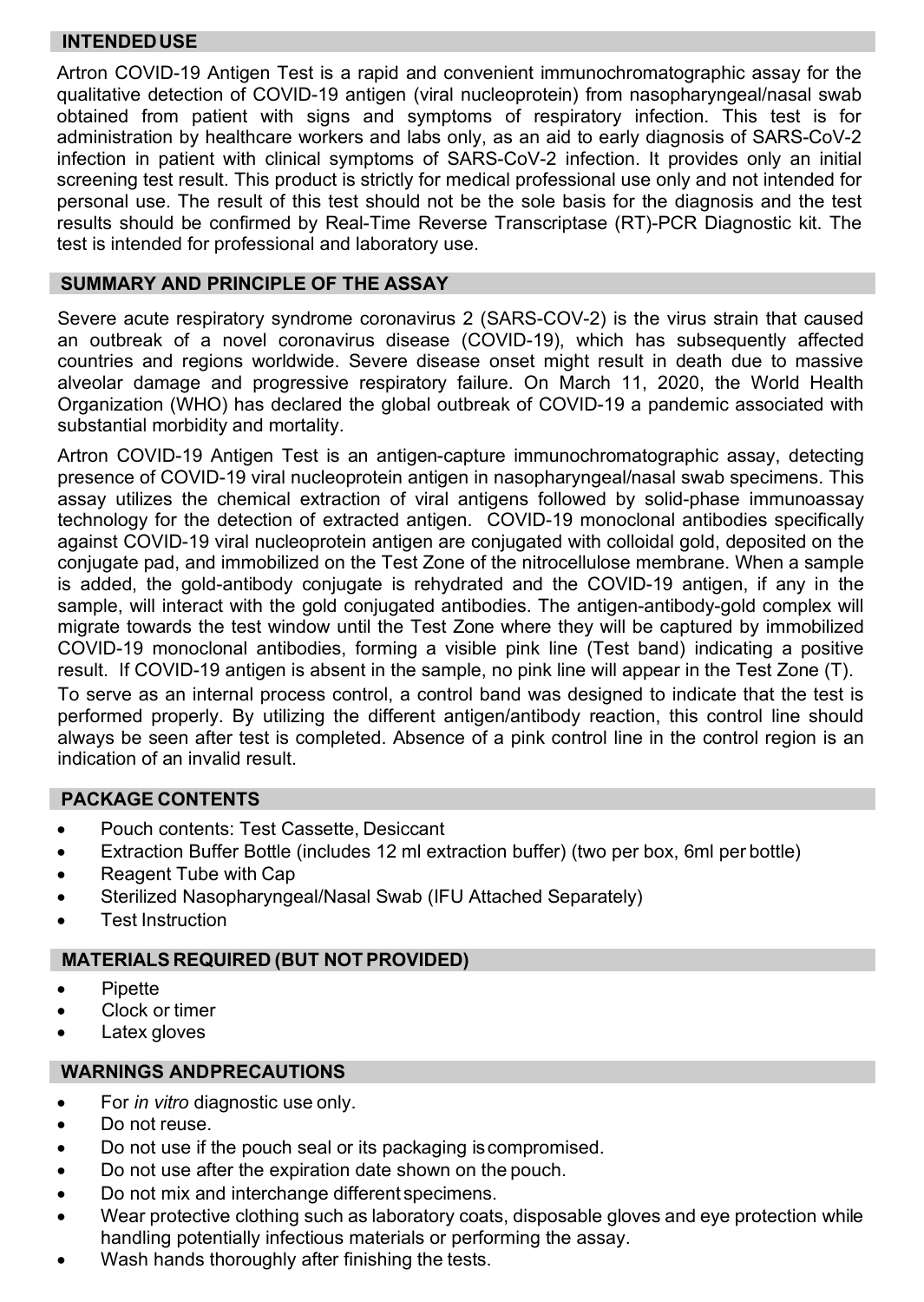- Do not eat, drink or smoke in the area where the specimens or kits are beinghandled.
- Clean up spills thoroughly with appropriatedisinfectants.
- Handle all specimens as if they contain infectious agents. Observe established precautions against microbiological hazards throughout testing procedures.
- Dispose of all specimens and used devices in a proper bio-hazard container. The handling and disposal of the hazardous materials should follow local, national or regional regulations.
- Keep out of children's reach.

# **SPECIMEN COLLECTION**

- Freshly collected specimens should be processed as soon as possible, but no later than one hour after the specimen collection. It is essential that correct specimen collection and preparation method be followed.
- Reagent, specimens and devices must be at room temperature (15-30℃) for test.

For Nasopharyngeal Swab:



For Nasal Swab:



# **TEST PROCEDURES**

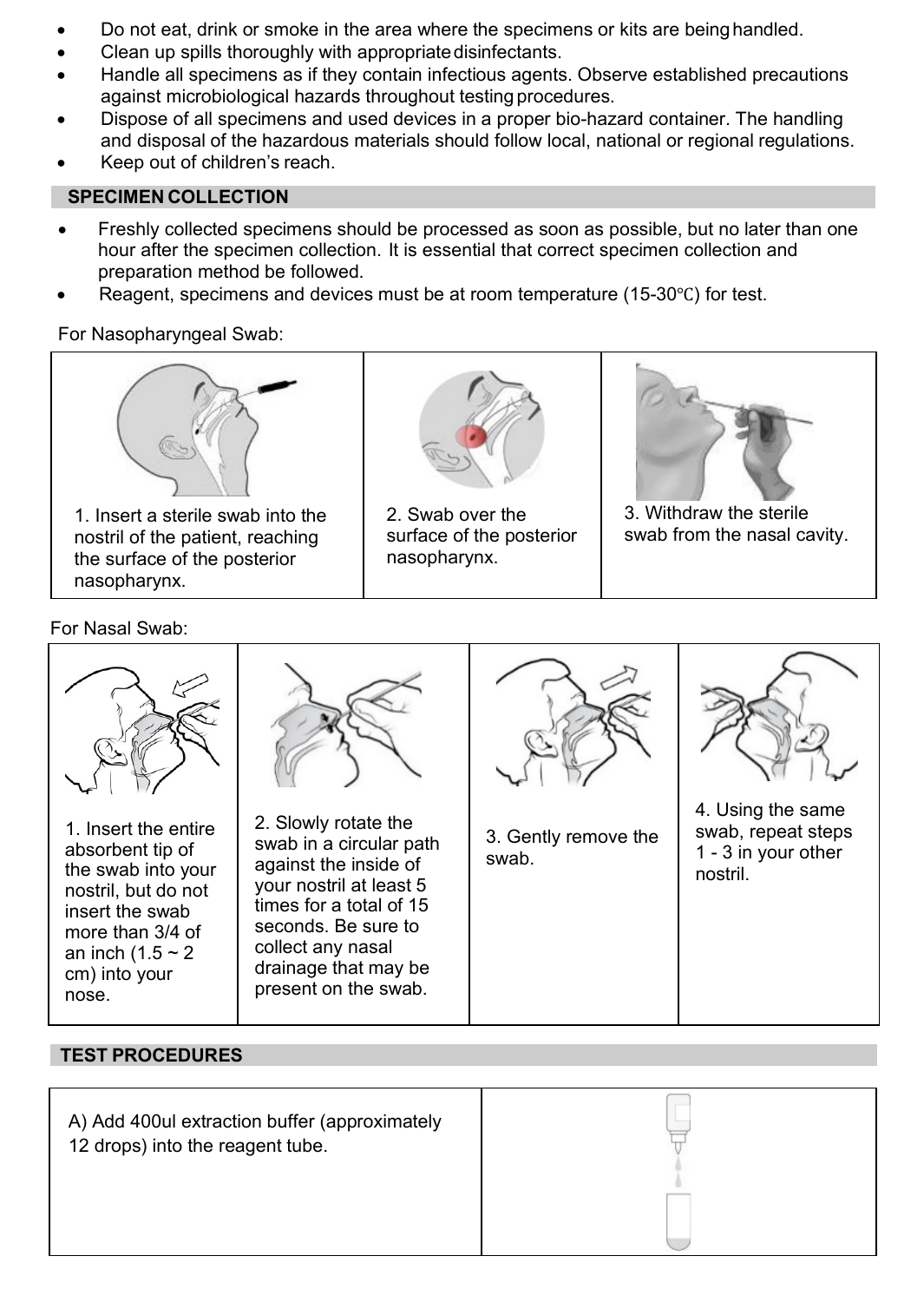

## **RESULT INTERPRETATION**



### **Negative:**

A pink colored band appears only at the control region (C), indicating a negative result for COVID-19 Infections. **Positive:**

A clear pink control band (C) and a detectable test band (T) appears, indicating a positive result for COVID-19 infections. **Invalid:**

No visible band appears at the control region. Repeat with a new test kit. If the test still fails, please contact the distributor with the lot number.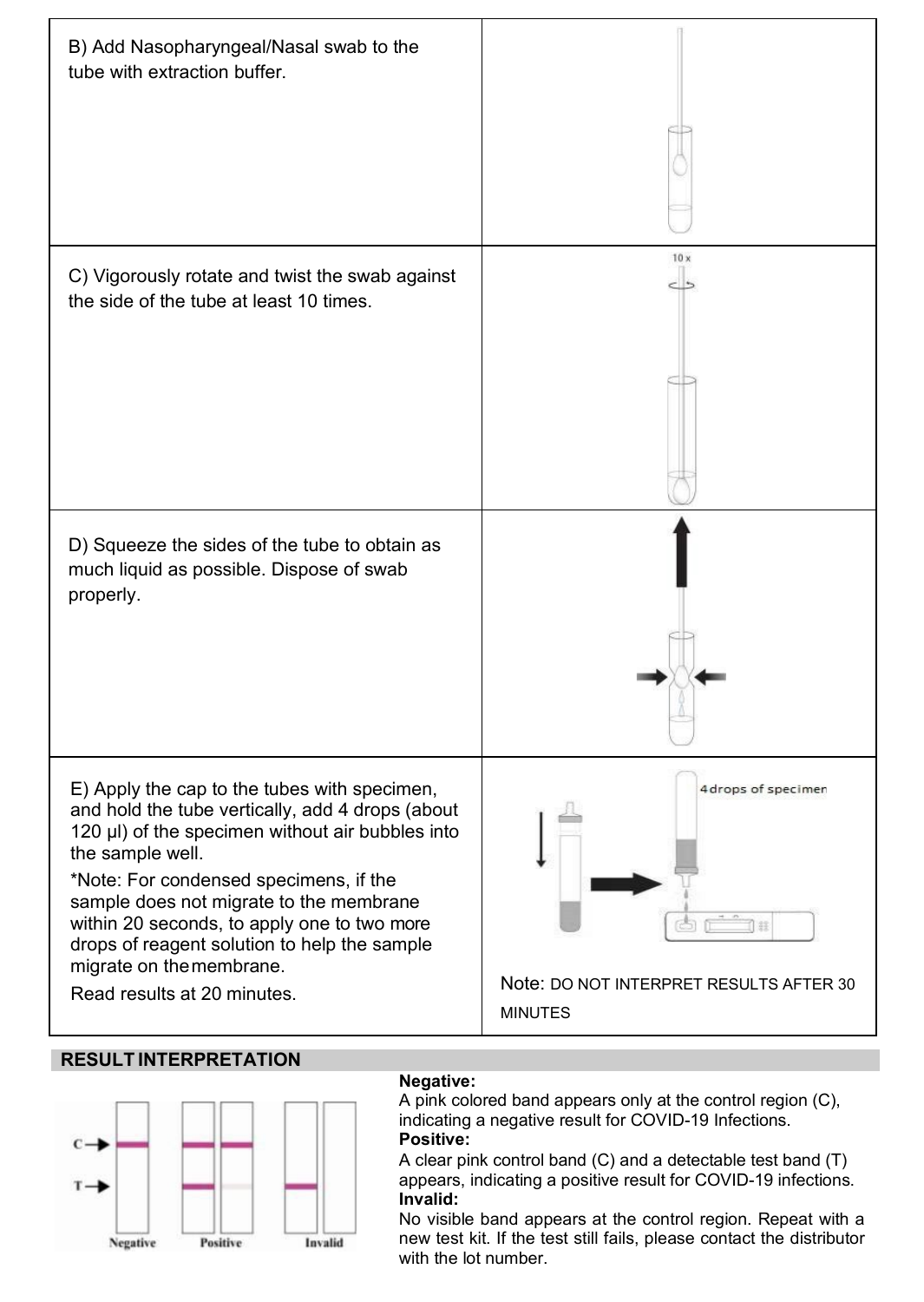# **PERFORMANCE CHARACTERISTICS**

#### 1. Clinical Performance

#### - Nasopharyngeal Swabs

The performance of the kit was established with 798 direct nasopharyngeal/nasal swabs prospectively collected and enrolled from individual symptomatic patients who were suspected of COVID-19. As with all antigen tests, performance may decrease as days since symptom onset increases. Samples were collected by qualified personnel in Santa Ana Hospital, Manila, Philippines, Hemolab Clinic, Bucharest, Romania, ACTHTEAM, LLC, Illinois, USA, and Ahmedabad, Gujarat, India. Samples were handled as described in the instruction of the kit. All specimens were tested in a blinded fashion. The performance of the kit was compared to results of a nasopharyngeal/nasal swab tested with a commercialized molecular assay (RT-PCR). The kit showed 91.67% of sensitivity and 100% of specificity.

|          |          | Results of COVID-19 Antigen test | Subtotal |     |
|----------|----------|----------------------------------|----------|-----|
|          |          | Positive                         | Negative |     |
| RT-PCR   | Positive | 154                              | 14       | 168 |
|          | Negative |                                  | 630      | 630 |
| Subtotal |          | 154                              | 644      | 798 |

|  |  |  |  |  |  | Table 1. Clinical Study Results from symptom onset |  |
|--|--|--|--|--|--|----------------------------------------------------|--|
|--|--|--|--|--|--|----------------------------------------------------|--|

Positive Percent Agreement (PPA) = 154/168 (91.67%) (95% CI: 86.41% – 95.37%)

Negative Percent Agreement (NPA) = 630/630 (100%)

(95% CI: 99.42% – 100%)

Accuracy = (154+630)/798×100% = 98.25%

#### - Nasal Swabs

The performance of the kit was established with 303 direct nasal swabs prospectively collected and enrolled from individual symptomatic patients who were suspected of COVID-19. As with all antigen tests, performance may decrease as days since symptom onset increases. Samples were handled as described in the instruction for use. All specimens were tested in a blinded fashion. The performance of the kit was compared to results of a nasal swab tested with a commercialized molecular assay (RT-PCR). The kit showed 96.7% sensitivity and 100% specificity.

|          |          | Results of COVID-19 Antigen test | Subtotal |     |
|----------|----------|----------------------------------|----------|-----|
|          |          | Positive                         | Negative |     |
| RT-PCR   | Positive | 29                               |          | 30  |
|          | Negative |                                  | 273      | 273 |
| Subtotal |          | 29                               | 274      | 303 |
|          |          |                                  |          |     |

Table 2. Clinical Study Results from symptom onset

Positive Percent Agreement (PPA) = 29/30 (96.7%) (95% CI: 82.78% - 99.92%) Negative Percent Agreement (NPA) = 273/273 (100%) (95% CI: 98.66% - 100%) Accuracy = (29+273)/303×100% = 99.67%

2. Assay Cross-Reactivity

Cross-Reactivity: There was no cross-reaction with potential cross-reactive substances.

|                  |                                    | Final Conc.  | Cross-    |            |  |
|------------------|------------------------------------|--------------|-----------|------------|--|
| Pathogen         | <b>Type/Strain</b>                 | Value        | Unit      | Reactivity |  |
|                  | 229E                               | $1.00E + 05$ | PFU/mL    | No         |  |
| Coronavirus      | OC43                               | $1.00E + 05$ | PFU/mL    | No         |  |
|                  | <b>NL63</b>                        | $1.00E + 05$ | PFU/mL    | No         |  |
| SARS-coronavirus | N/A                                | N/A          | N/A       | No         |  |
| MERS-coronavirus | Florida/USA-2 Saudi<br>Arabia 2014 | N/A          | N/A       | No         |  |
| Adenovirus       | Type 1 (Species C)                 | $2.00E + 06$ | TCID50/mL | No         |  |

| Table 3: Cross-reactivity Results |
|-----------------------------------|
|-----------------------------------|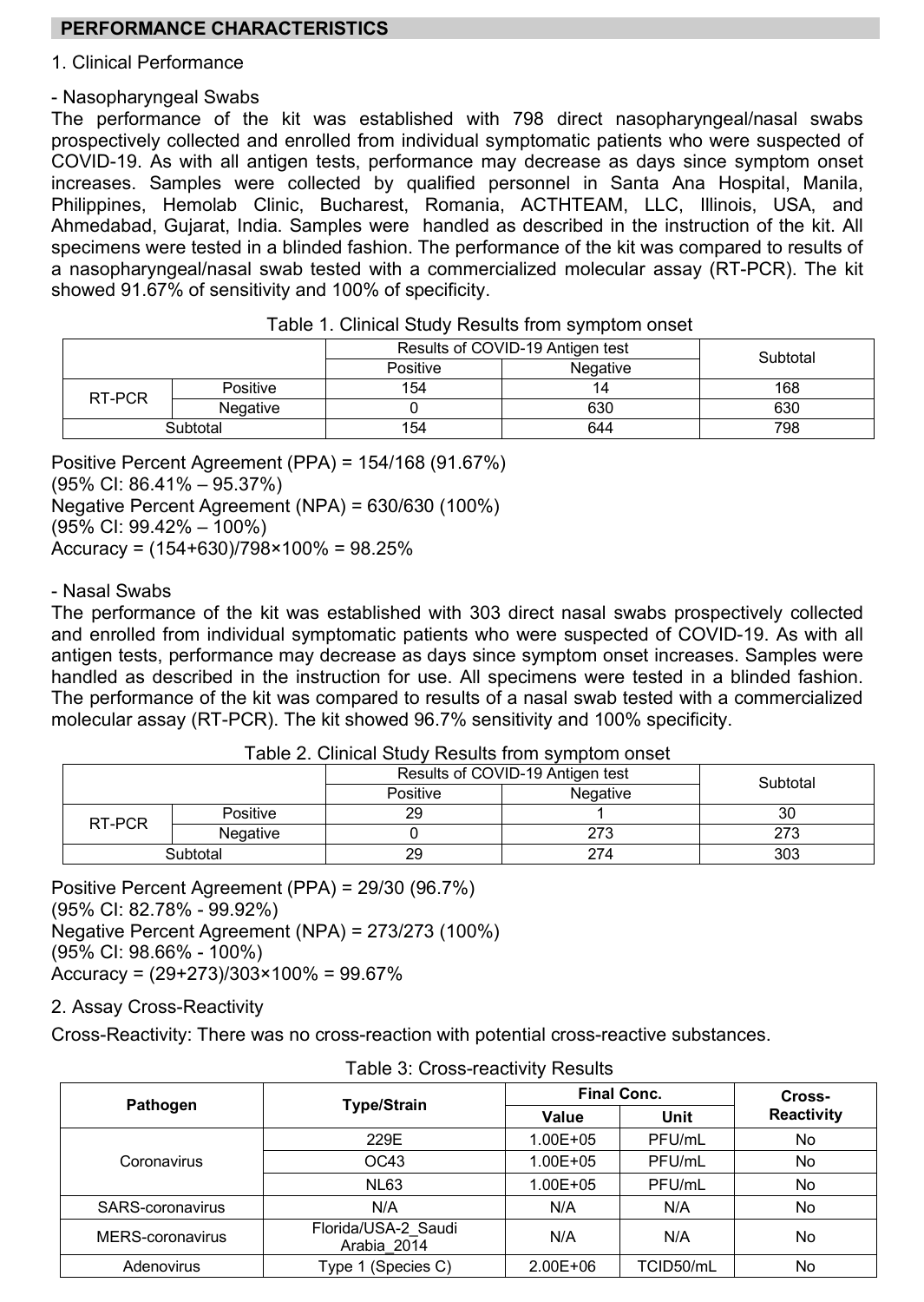|                                | Type 25 BP-1                                                                                        | $1.00E + 05$     | PFU/mL    | No        |
|--------------------------------|-----------------------------------------------------------------------------------------------------|------------------|-----------|-----------|
|                                | <b>Type 26 BP-2</b>                                                                                 | $1.00E + 05$     | PFU/mL    | No        |
| Human<br>Metapneumovirus       | Peru6-2003                                                                                          | N/A              | N/A       | <b>No</b> |
|                                | Type 1                                                                                              | $1.00E + 05$     | PFU/mL    | No        |
| Parainfluenza                  | Type 2                                                                                              | $1.00E + 05$     | PFU/mL    | No        |
|                                | Type 3                                                                                              | $1.00E + 05$     | PFU/mL    | <b>No</b> |
|                                | Type 4b                                                                                             | $1.00E + 05$     | PFU/mL    | <b>No</b> |
|                                | <b>H1N1</b>                                                                                         | $1.00E + 05$     | PFU/mL    | No        |
| Influenza A virus              | H3N2; A/Wisconsin/67/2005<br>(H3N2)                                                                 | $1.00F + 0.5$    | PFU/mL    | No        |
| Influenza B virus              | B/GL/1739/54                                                                                        | 1.00E+05         | PFU/mL    | No        |
|                                | Influenza B/Hong Kong/5/72                                                                          | $1.00E + 05$     | PFU/mL    | No        |
| Enterovirus                    | Type 71; 2003 Isolate                                                                               | $3.57E + 05$     | TCID50/mL | No        |
| Respiratory syncytial<br>virus | 18537                                                                                               | 1.00E+05         | PFU/mL    | No        |
| Rhinovirus                     | <b>B42</b>                                                                                          | $1.00E + 05$     | PFU/mL    | No        |
| Chlamydia pneumoniae           | $J-21$                                                                                              | 1.00E+06         | CFU/mL    | No        |
| Haemophilus influenzae         | AmMS 120                                                                                            | N/A<br>( > 10E4) | CFU/mL    | No        |
| Legionella pneumophila         | Knoxville-1 [NCTC 11286]                                                                            | N/A<br>( > 10E4) | CFU/mL    | No        |
| Mycobacterium<br>tuberculosis  | H37Ra                                                                                               | N/A<br>( > 10E4) | CFU/mL    | No        |
| Streptococcus<br>pneumoniae    | 262 [CIP 104340]                                                                                    | N/A<br>( > 10E4) | CFU/mL    | No        |
| Streptococcus pyogenes         | Bruno [CIP 104226]                                                                                  | 1.00E+06         | CFU/mL    | No        |
| Bordetella pertussis           | 5 [17921]                                                                                           | N/A              | N/A       | No        |
| Mycoplasma<br>pneumoniae       | M129                                                                                                | 3.00E+06         | CCU/mL    | No        |
| Pneumocystis jirovecii         | W303-Pji                                                                                            | $5.00E + 06$     | CFU/mL    | No        |
| Candida albicans               | <b>NIH 3172</b>                                                                                     | 1.00E+06         | CFU/mL    | No        |
| Pseudomonas<br>aeruginosa      | ICCEB 481, MDB strain BU<br>277, NCIB 8295, NCPPB<br>1965. NCTC 10332. NRRL B-<br>771, R. Hugh 815] | $1.00E + 06$     | CFU/mL    | No        |
| Staphylococcus<br>epidermidis  | FDA strain PCI 1200                                                                                 | $1.00E + 06$     | CFU/mL    | <b>No</b> |
| Streptococcus salivarius       | K-12 [DSM 13084]                                                                                    | N/A<br>( > 10E4) | CFU/mL    | No        |
| Epstein-Barr virus             | B95-8                                                                                               | 2.00E+06         | cp/mL     | No        |
| Cytomegalovirus                | AD-169                                                                                              | $1.43E + 05$     | TCID50/mL | No        |
| Measles virus                  | N/A                                                                                                 | 1.00E+05         | PFU/mL    | No        |
| Mumps virus                    | Isolate 1                                                                                           | $1.00E + 05$     | PFU/mL    | No        |
| Rotavirus                      | <b>WA</b>                                                                                           | $1.00E + 05$     | PFU/mL    | No        |

3.Potentially Endogenous Interfering Substances

SARS-CoV-2 Antigen nasopharyngeal/nasal swab samples were spiked with one of the following substances (listed in Table 3) to specified concentrations and tested in multiple replicates. No false positivity or false negativity was found.

| Potential interfering substances | Concentration    | Potential interfering substances<br>Concentration |               |
|----------------------------------|------------------|---------------------------------------------------|---------------|
| OTC Nasal Spray                  |                  | Antibiotic                                        |               |
| Afrin Nasal Spray                | $10\%$ ( $v/v$ ) | Mupirocin                                         | $20 \mu q/mL$ |
| (Oxymetazoline)                  |                  |                                                   |               |
| hydraSense Nasal Spray           | $10\%$ ( $v/v$ ) | Tobramvcin                                        | 3 mg/mL       |
| Flonase Nasal Spray              | $10\%$ ( $v/v$ ) | Erythromycin                                      | $0.1$ mg/mL   |
| (Fluticasone)                    |                  |                                                   |               |
| Anti-inflammatory Medication     |                  | Ciprofloxacin                                     | $5 \mu q/mL$  |
| [vlenol (Acetaminophen)          | $14 \mu q/mL$    | <b>Antiviral Drug</b>                             |               |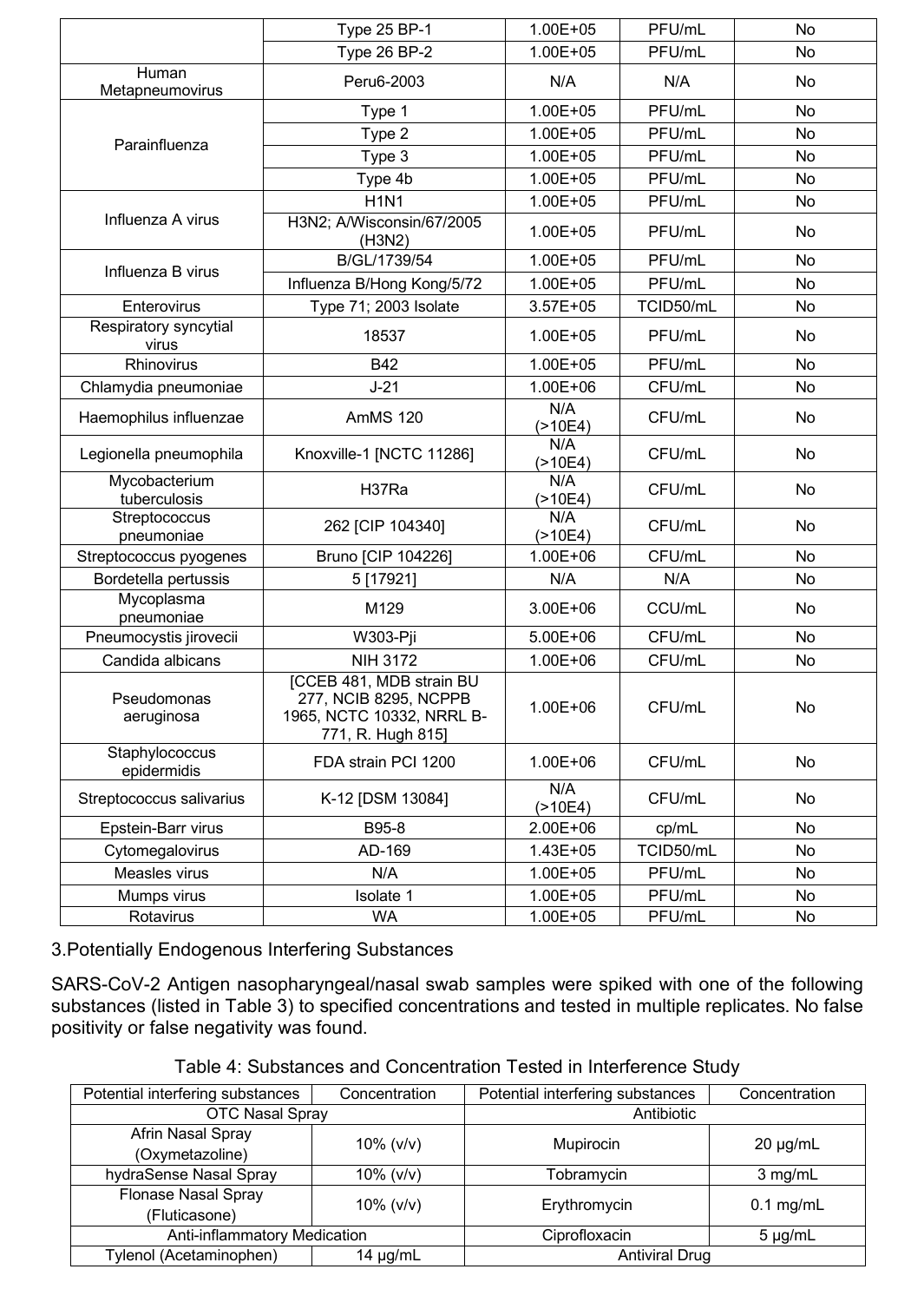| Aspirin (Acetylsalicylic acid) | 30 µg/mL         | Zanamivir               | 60 µg/mL       |
|--------------------------------|------------------|-------------------------|----------------|
| Ibuprofen                      | 80 µg/mL         | Oseltamivir             | 60 ng/mL       |
| Triamcinolone                  | $0.5$ mg/mL      | Artemether              |                |
| <b>Allergy Relief Medicine</b> |                  | Lumefantrine            | 10 mg/mL       |
| Olopatadine Hydrochloride      | 2 mg/mL          | Doxycycline hyclate     | 9 µg/mL        |
| Chlorpheniramine maleate       | $1.5 \mu g/mL$   | Quinine                 | 7 µg/mL        |
| Flunisolide                    | $0.25$ mg/mL     | Lamivudine              | $2.5 \mu g/mL$ |
| Mometasone                     | $0.5$ mg/mL      | Ribavirin               | $0.6 \mu g/mL$ |
| Sodium Cromoglicate            | 20 mg/mL         | Daclatasvir             | $1.5 \mu$ g/mL |
| Diphenhydramine HCI            | $0.2 \mu$ g/mL   |                         |                |
|                                |                  | Others                  |                |
| Phenvlephrine HCI              | 10 mg/mL         | Beclomethasone          | 2 mg/mL        |
| Ricola Throat drop             | 15% (w/v)        | Benzocaine              | 5 mg/mL        |
| Mucin                          | 100 ug/mL        | Budesonide              | $2.4$ ng/mL    |
| <b>Biotin</b>                  | 100 ug/mL        | Dexamethasone           | $1 \mu q/mL$   |
| Menthol                        | $10$ mg/ml       | Dextromethorphan HBr    | 6 mg/ml        |
|                                |                  |                         |                |
| Histamine Dihydrochloride      | $0.013 \mu g/mL$ | Ephedrine HCI           | $3 \mu q/mL$   |
|                                |                  | Guaiacol Glyceryl Ether |                |
| Human anti-mouse antibody      | 100 ug/mL        | (Guaifenesin)           | 40 mg/ml       |

4. Limit of Detection (Analytical Sensitivity)

All positive samples with SARS-CoV-2 concentration equal to or greater than  $1.0 \times 10^3$  TCID<sub>50</sub>/mL gave positive result but showed undetermined result for  $0.5 \times 10^3$  TCID<sub>50</sub>/mL sample, negative sample gave negative result. No false negative results were observed at  $1.0 \times 10^3$  TCID<sub>50</sub>/mL. It indicates that Artron COVID-19 Antigen Test's sensitivity level is 1.0×10<sup>3</sup> TCID<sub>50</sub>/mL.

## 5. Hook Effect

The signal intensity increased as the SARS-CoV-2 concentration from  $0.5 \times 10^3$  TCID<sub>50</sub>/mL to  $1.6 \times 10^5$  TCID<sub>50</sub>/mL. The result indicated that there is no hook effect  $1.6 \times 10^5$  TCID<sub>50</sub>/mL.

# **QUALITY CONTROL**

Although the testing device contains an internal quality control (pink colored band in the control region), good laboratory practice recommends the daily use of an outside control to ensure proper testing device performance. Quality control samples should be tested according to the standard quality control requirements established by your laboratory.

## **STORAGE ANDSTABILITY**

- Test device in the sealed pouch can be stored at 2-30ºC up to the expiration date. Do not freeze the test device.
- The test device should be kept away from direct sunlight, moisture and heat.

# **LIMITATIONS**

- The kit is only intended for nasopharyngeal/nasal swab specimens that are collected and tested directly (i.e. swabs that have NOT been placed in transport media).
- The kit includes a pre-diluted processing reagent in a ready to use unitized tube.
- The kit is NOT INTENDED for testing liquid samples such as wash or aspirate samples or swabs in transport media as results can be compromised by overdilution.
- Use in conjunction with the testing strategy outlined by public health authorities in your area
- Humidity and temperature can adversely affect results.
- The contents of this kit are to be used for the qualitative detection of COVID-19 viral nucleoprotein antigen from nasopharyngeal/nasal swab.
- A negative test result may occur if the level of antigen in a sample is below the detection limit of the test.
- Failure to follow the Test Procedure and Interpretations of Test Results may adversely affect test performance and/or invalidate the Test Result.
- Negative test results do not rule out possible other coronavirus infections.